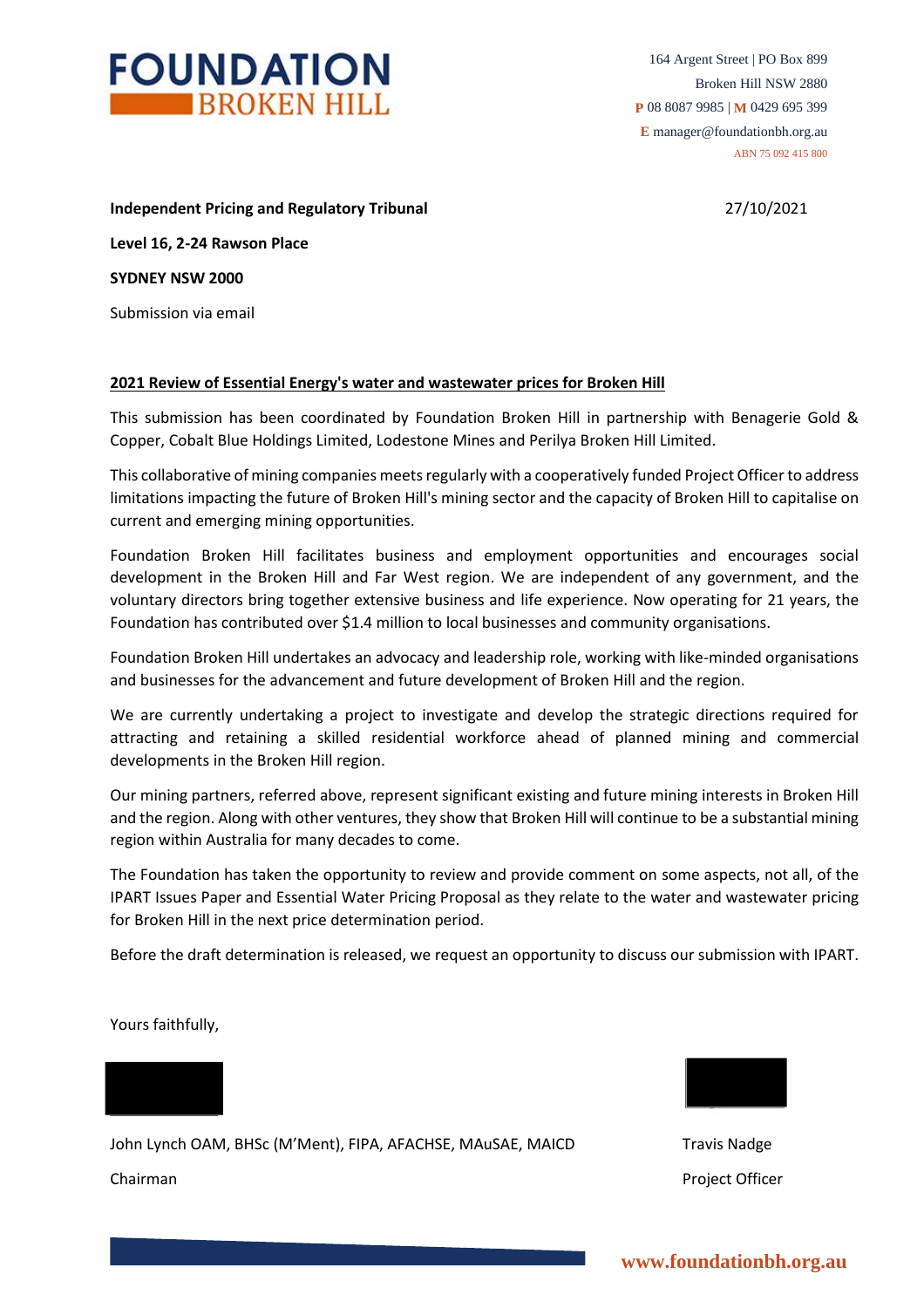## **A New Commercial Arrangement with Mining**

It is important and fair that IPART and Essential Water begin transitioning towards a more standard commercial arrangement with Broken Hill mining companies.

Instead of Broken Hill's mines providing the default fall-back for revenue recovery, the new pricing should reflect other non-residential customers.

Alleviating the overtly high and ever-increasing access charges currently applied to mining companies in the region will assist mining companies to manage their costs and provide a strengthened economic basis for continuation and investment.

Fairer pricing will, in turn, incentivise the mining companies to enhance their water efficiency measures.

Furthermore, it will provide a pathway for the cessation of mining in Broken Hill in the many decades to come, avoiding a significant price shock to Essential Water and the Broken Hill community at that time.

# **Continuation of Government Subsidy**

As detailed in both the Issues Paper and Pricing Proposal, the commitment from the NSW Government to provide a 4-year subsidy to cover the cost of WaterNSW charges for the new Wentworth pipeline ends in June 2023. While we fully support the proposal to continue the NSW Government subsidy throughout the term of this pricing determination, we advocate that it should remain in place well beyond this determination period.

The Broken Hill community and industry cannot afford to take on the total cost impact of the Wentworth pipeline. It is crucial to resolve this now as:

- it is not reasonable for the community and businesses in Broken Hill to be exposed to a constant cycle of uncertainty - every couple of years or every price review period – associated with the potential removal of the subsidy.
- it is unjust for households and businesses to experience price increases, over and above CPI, year after year, due to the removal of the subsidy.
- Broken Hills high proportion of disadvantaged community groups would suffer significantly with continued pricing increases.

There needs to be a long-term understanding and agreement between Broken Hill and the NSW Government about how the new pipeline's capital cost and ongoing operations will be apportioned. We propose a longterm agreement over multiple decades (or in perpetuity), around how the NSW Government will continue to subsidise the pipeline costs and how the Broken Hill community will contribute.

## **Forecasting for growth – not decline**

Foundation Broken Hill and our mining partners are concerned with the continued view of government departments, and reinforced in this Pricing Proposal, that Broken Hill is in a state of ongoing decline.

While we acknowledge that the Broken Hill population has trended down over many years, we take a very different view of Broken Hills future. We encourage you to look at the landscape of mining activity in the region to gain a more current and accurate picture.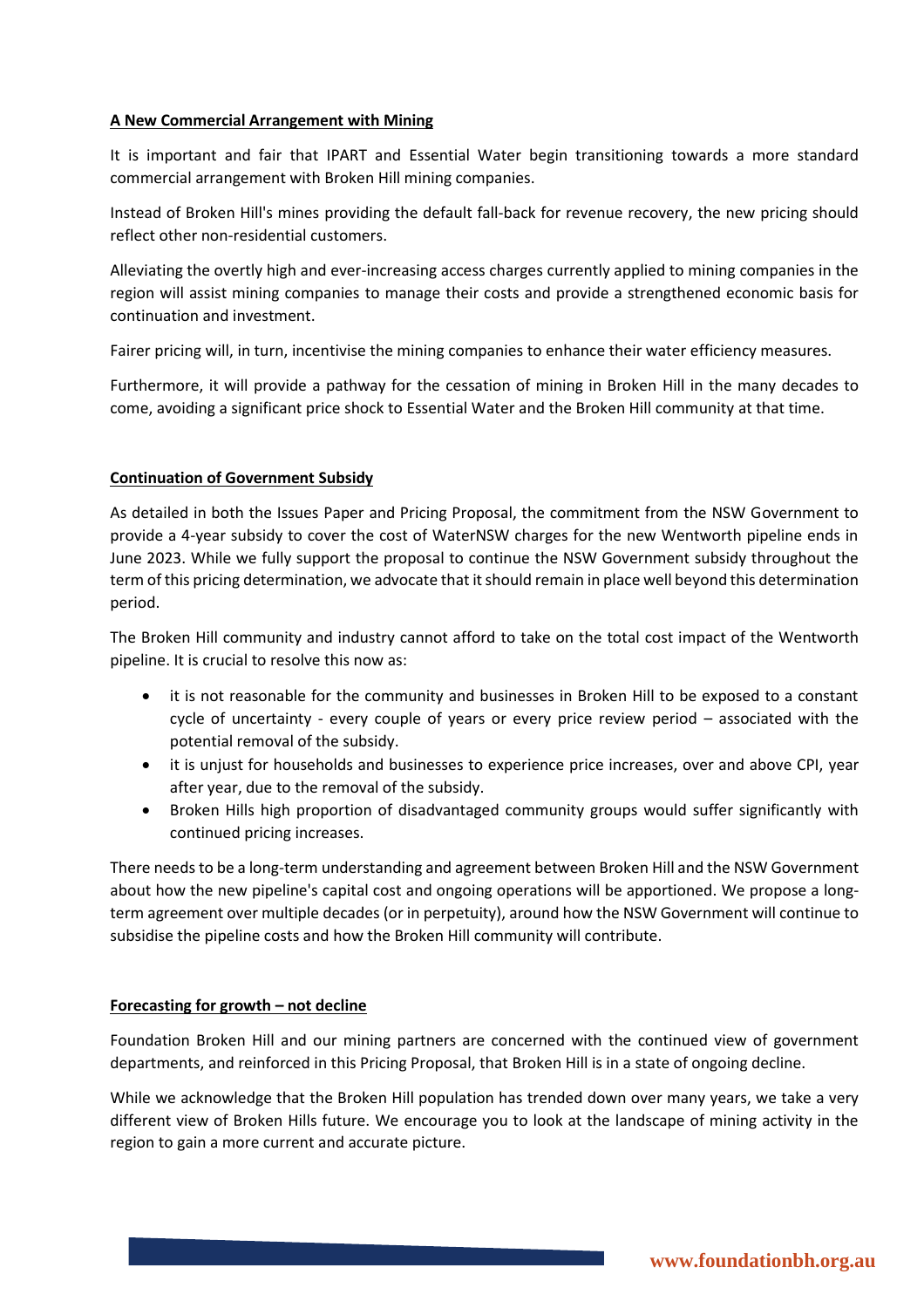Broken Hill is on the verge of again becoming a significant mining region, with 14 mining projects on our radar alone. These are at various stages of development, from well-established existing operations to new projects starting up in the next few years. There are also longer-term projects that are in their infancy and will be more than a decade away. Many of the known projects have 30+ year lifespans and large forecast workforces.

These projects point to a positive future for Broken Hill as mining reboots the City; creating direct and indirect jobs, stimulating housing demand, and growing opportunity across all sectors of the economy.

If you are planning for Broken Hill to decline, you are forecasting incorrectly.

# **Stakeholder and Customer Consultation**

We are concerned about the stakeholder and customer consultation approach outlined by Essential Water in their Pricing Proposal. Our reasons are:

- There is a reference to the Broken Hill Chamber of Commerce being part of the Essential Water Customer Council –yet the Chamber of Commerce has not existed for 3 years, so it is difficult to see how this consultation occurred.
- Foundation Broken Hill, with its representatives who link to a wide range of industries in Broken Hill, was surprisingly not invited to be part of the consultation process.
- A table within the Pricing Proposal details participation in the Essential Water Integrated Water Management Strategy Workshops (held in late 2020 and early 2021) - with around 15 invitations and 4 attendees. This is low. Any engagement approach should be flexible and adaptive to the local environment. These numbers do not constitute a robust or inclusive process.
- 200 respondents from a survey base of 9900 customers is too small a sample to gain clarity on direction. Again, the methodology failed to adapt in order to seek greater awareness and input.

We recommend an improved engagement and consultation methodology to expand reach and prove a more transparent process to the local community.

## **Corporate Overheads**

The size and application of Essential Energy's corporate overheads needs to be genuinely reviewed and reconsidered by IPART. It is astounding that corporate overheads totalling nearly \$21M over the proposed 5-year period of the determination is considered reasonable and acceptable by Essential Energy.

Corporate overheads should reflect the cost to provide those direct services required by an organisation's corporate functions. They should primarily respond to the actual needs of the business. Essential Waters business should not be burdened by the corporate overheads of a significantly larger electricity distribution business.

In the Pricing Proposal, Essential Energy even states that Essential Water cannot operate efficiently without its own cost control, and that applying the corporate overheads of Essential Energy to Essential Waters operating and capital expenditure using their methodology is inappropriate.

The Essential Energy methodology resulted in a corporate overhead to be applied to capital of \$17.5M, and to operating expenditure of \$15.3M – a total calculated corporate overhead of \$32.8M over the 5-years of the determination period. For this pricing proposal Essential Energy reduced corporate overheads to \$9.9M for capital and \$10.7M for operating expenditure, totalling \$20.6M, based on "maintaining affordability for our customers".